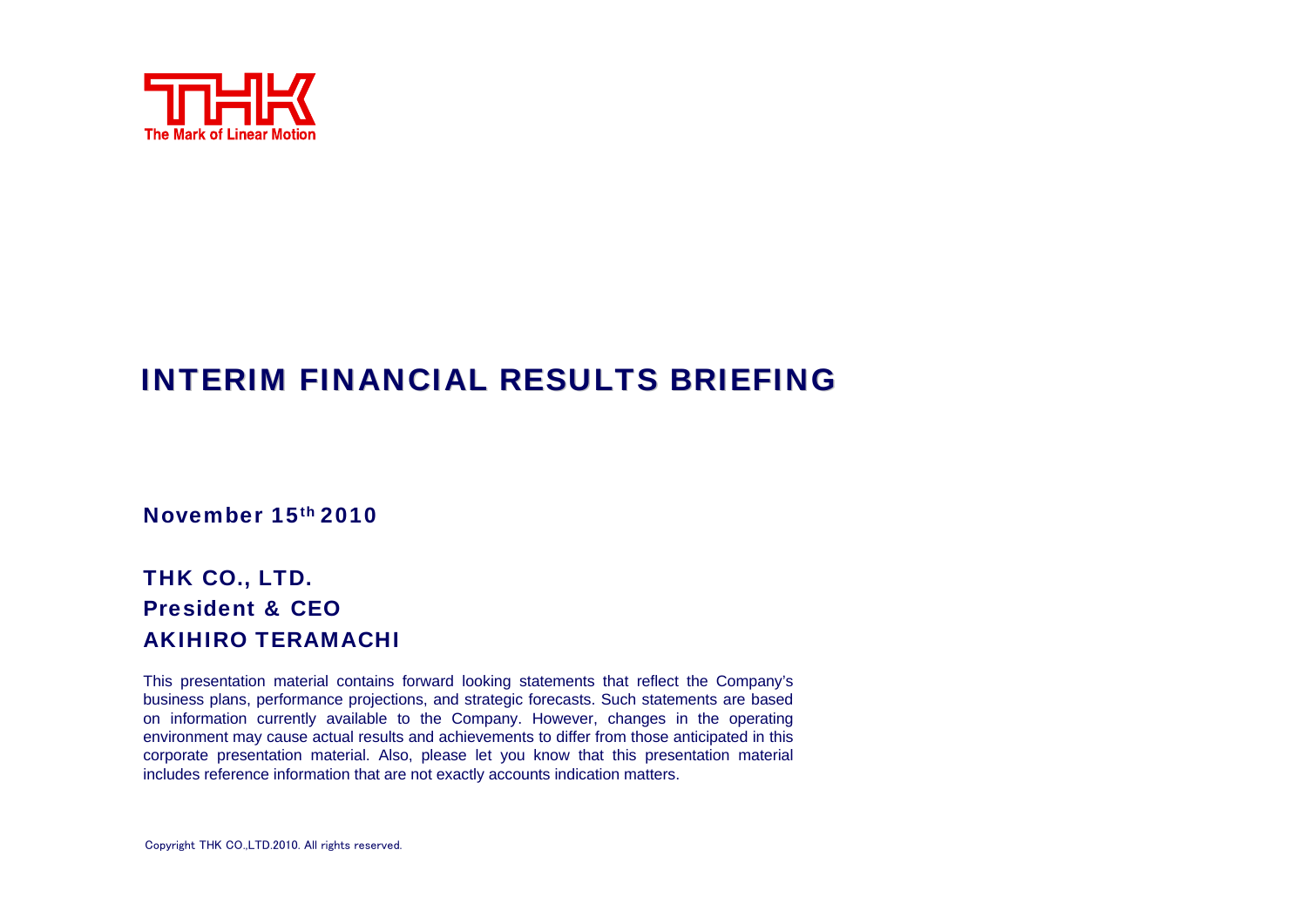

## **1. Financial Results** 1st Half of Fiscal Year ending March 2011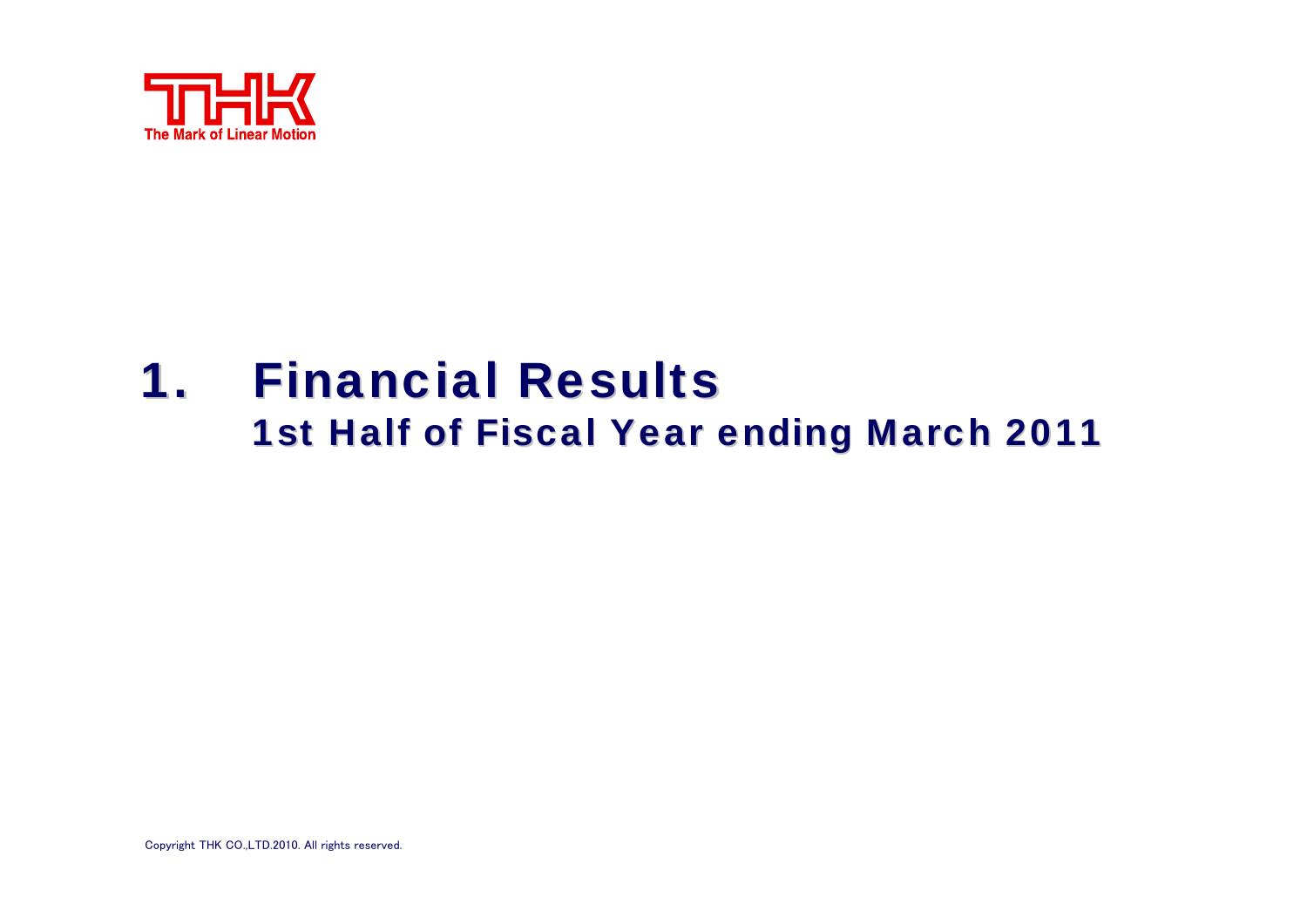### **Financial Highlights**



#### **Net sales increased by 94.3% from the previous year to 92.1 billion yen**

- In Japan, THK successfully grew overall product sales for machine tools, general machinery and electronics as domestic demand recovered
- H In overseas markets, the company achieved overall growth of sales, supported by rising demand in the Asian region, including China and Taiwan, as well as a recovery in demand in developed nations such as European countries and the U.S.

#### **Operating Income of 9.5 billion yen was posted**

- П Income was recorded due to the quantitative effects accompanying the increase in net sales
- п Negative impact by appreciation of the yen
- ш Fixed costs increased due to higher capacity utilization

#### **Business results were roughly in line**

П Both net sales and operating income were roughly in line with the forecast revision announced in August 2010 to net sales of 92.1 billion yen and operating income of 9.5 billion yen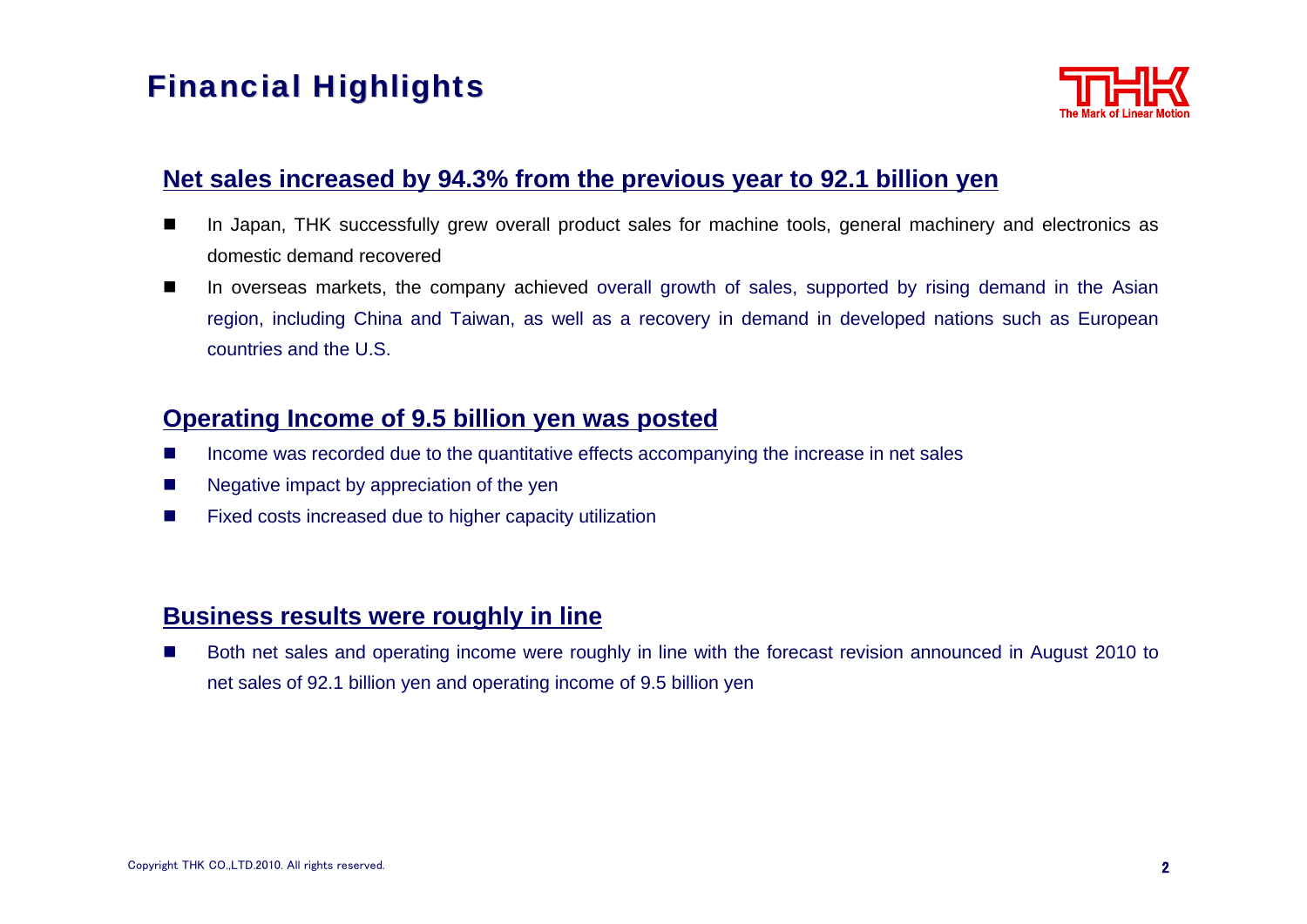#### **Trend in Net Sales**



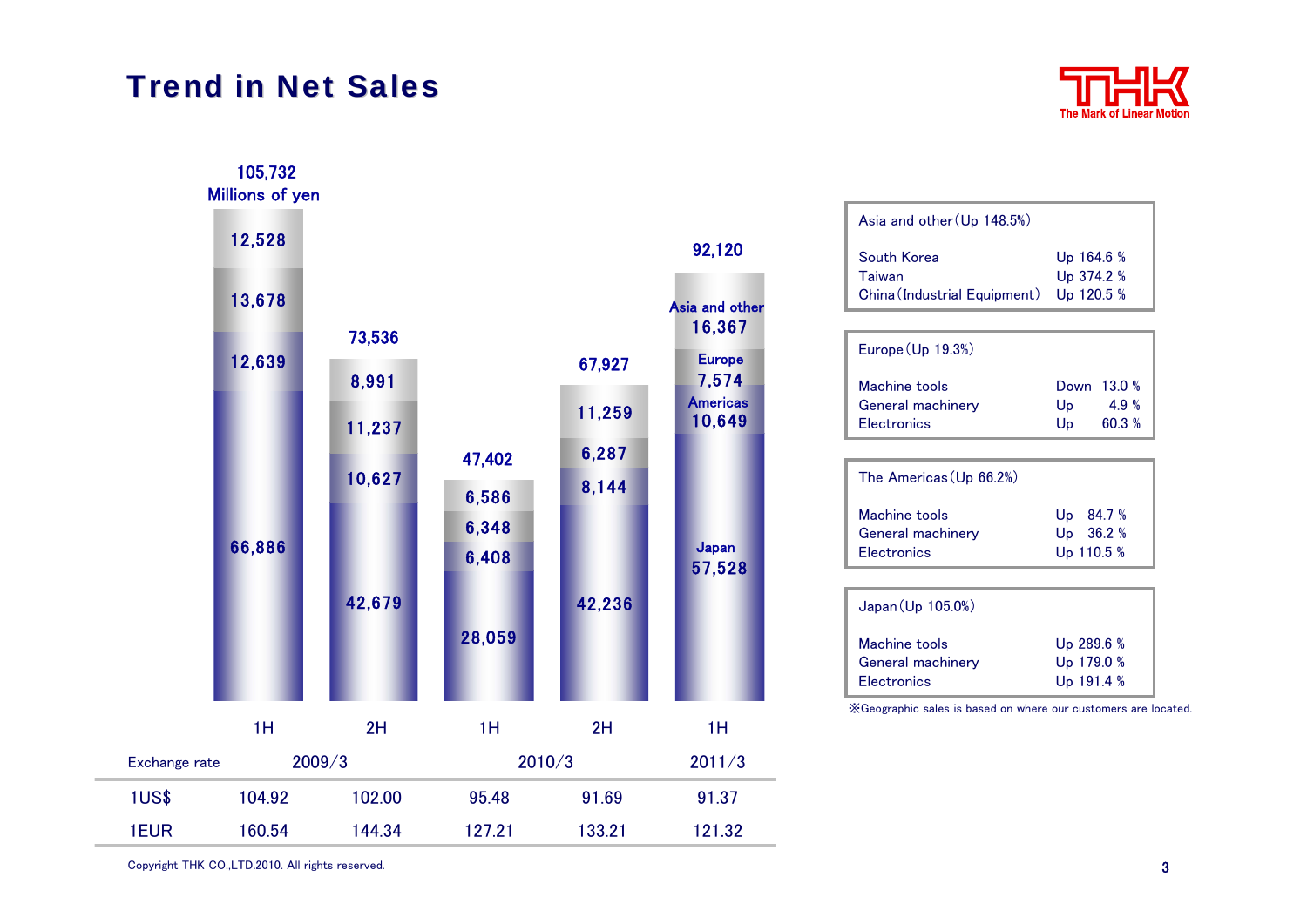#### Trends in Sales-Cost Ratio and SG&A



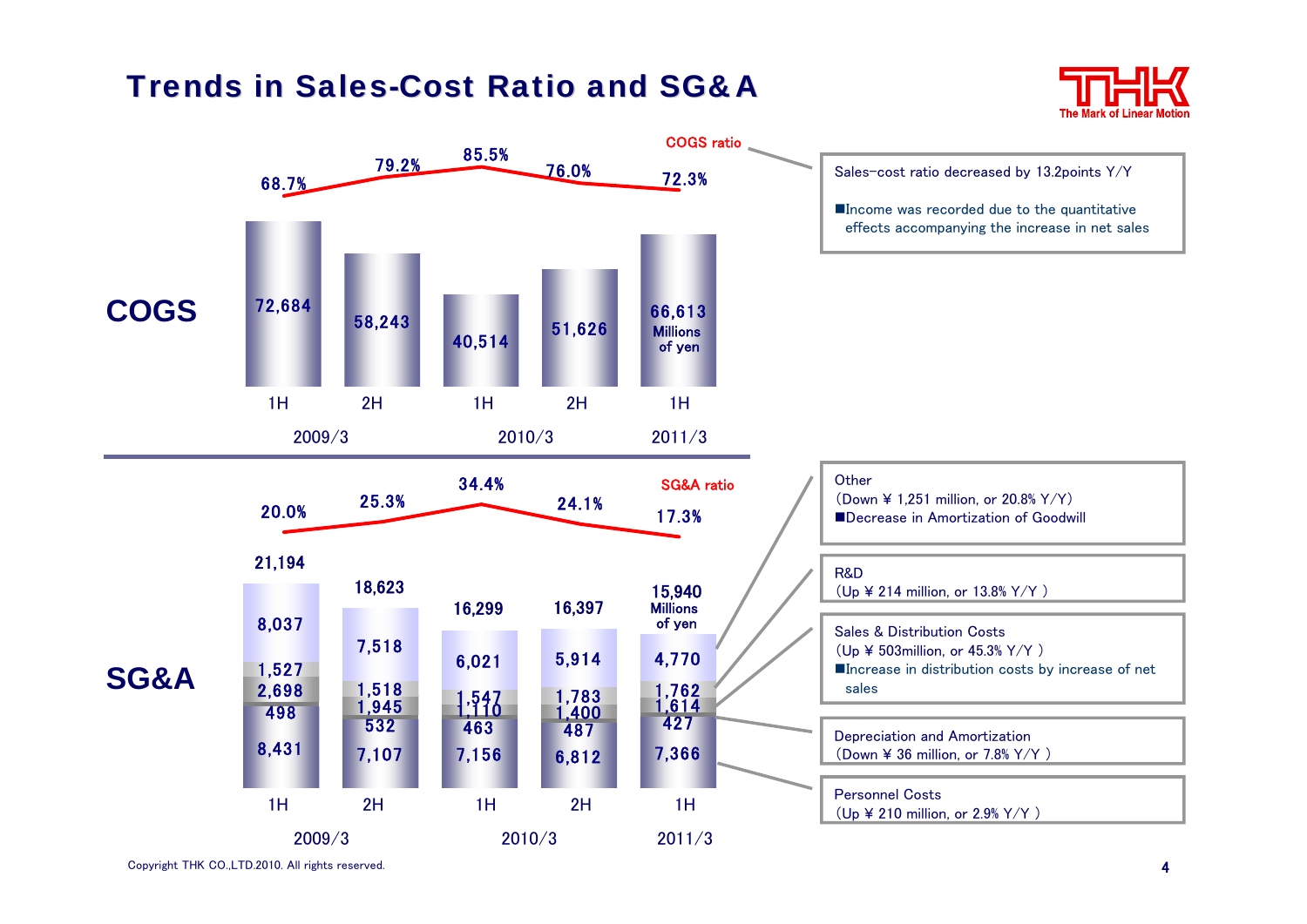#### **Operating Income - Cause of Change -**



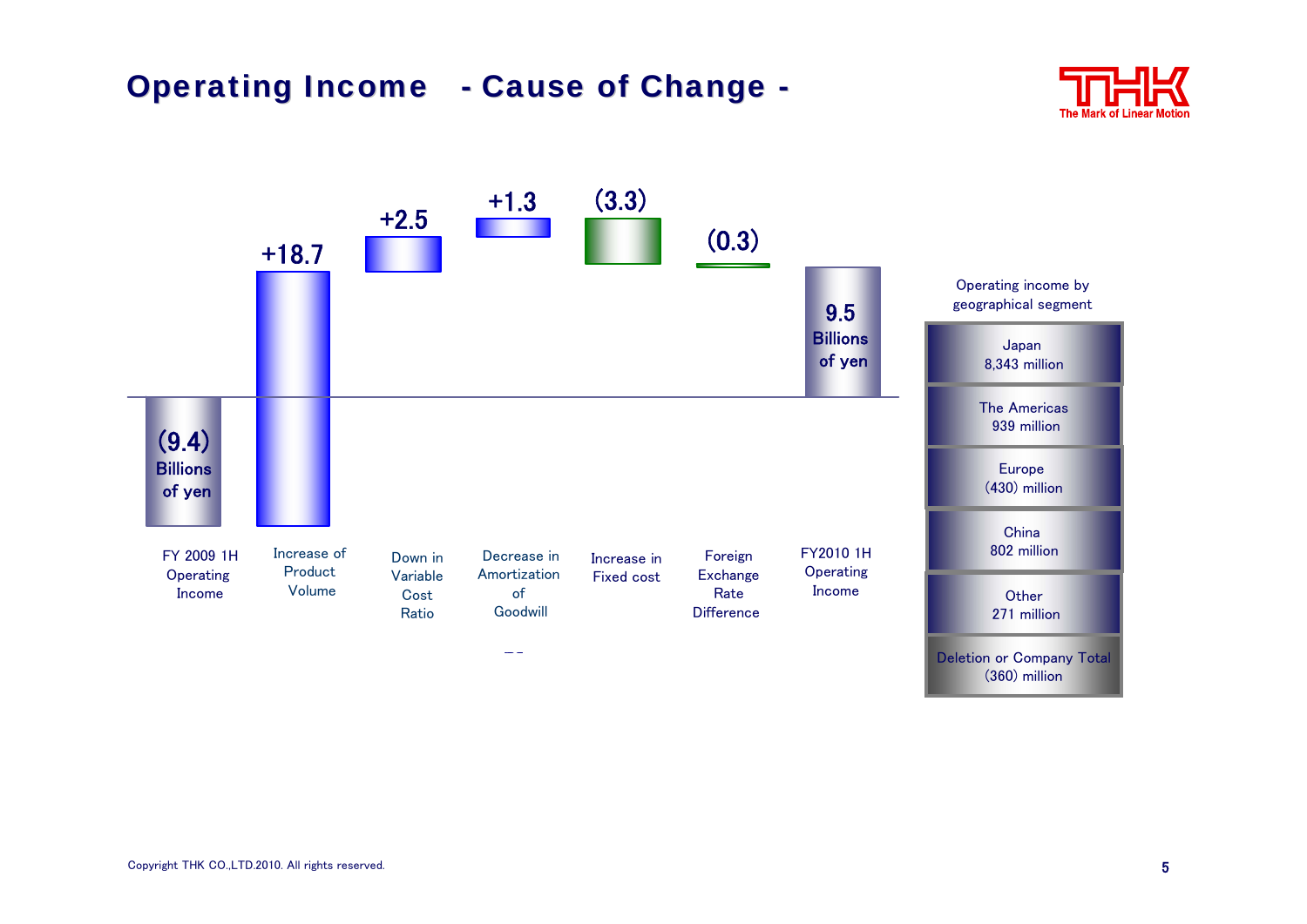### **Trends in Assets, Liabilities and Net Assets**

![](_page_6_Picture_1.jpeg)

■Cash and Cash in Account: Up ¥ 2,591million from previous period Cash Flows from Operating Activities: ¥ 7,407 million Cash Flows from Investing Activities: ¥ (2,656) million Cash Flows from Financing Activities: ¥ (992) million Foreign Currency Translation Adjustments on Cash and Cash Equivalents : ¥ (1,167) million ■Accounts Receivable: Up ¥ 14,029 million from previous period →Increase of net sales→Number of months' sales receivables:Previous period 4.2 per month This period 3.5 per month Inventories: Up  $\angle$  1,655 million from previous period →Previous period: 2.6 per month: This period: 1.7 per month

**Property, Plant and Equipment:** Down ¥ 3,628 million from previous period

→CAPEX: ¥ 2,693 million Depreciation: ¥ 4,439 million

■Intangible Assets: Down ¥ 117 million from previous period

■Investment and Other: Down ¥ 252 million from previous period Total Assets249,127 millions of yen (Up ¥ 12,752 million from previous period)

**Current Assets** Up ¥ 16,750 million from previous period

88,916

Down ¥ 3,998 million from previous period)

Fixed Assets

160,211 86,060 LiabilitiesUp ¥ 11,944 million from previous period

> 163,066 Net AssetsUp ¥ 807 million from previous period

![](_page_6_Picture_11.jpeg)

■Long-term Liabilities: Up ¥ 126 million from previous period

Net Income: ¥ 5,706 million **Example Foreign Currency Adjustment:** Down ¥ 3,773 million from previous period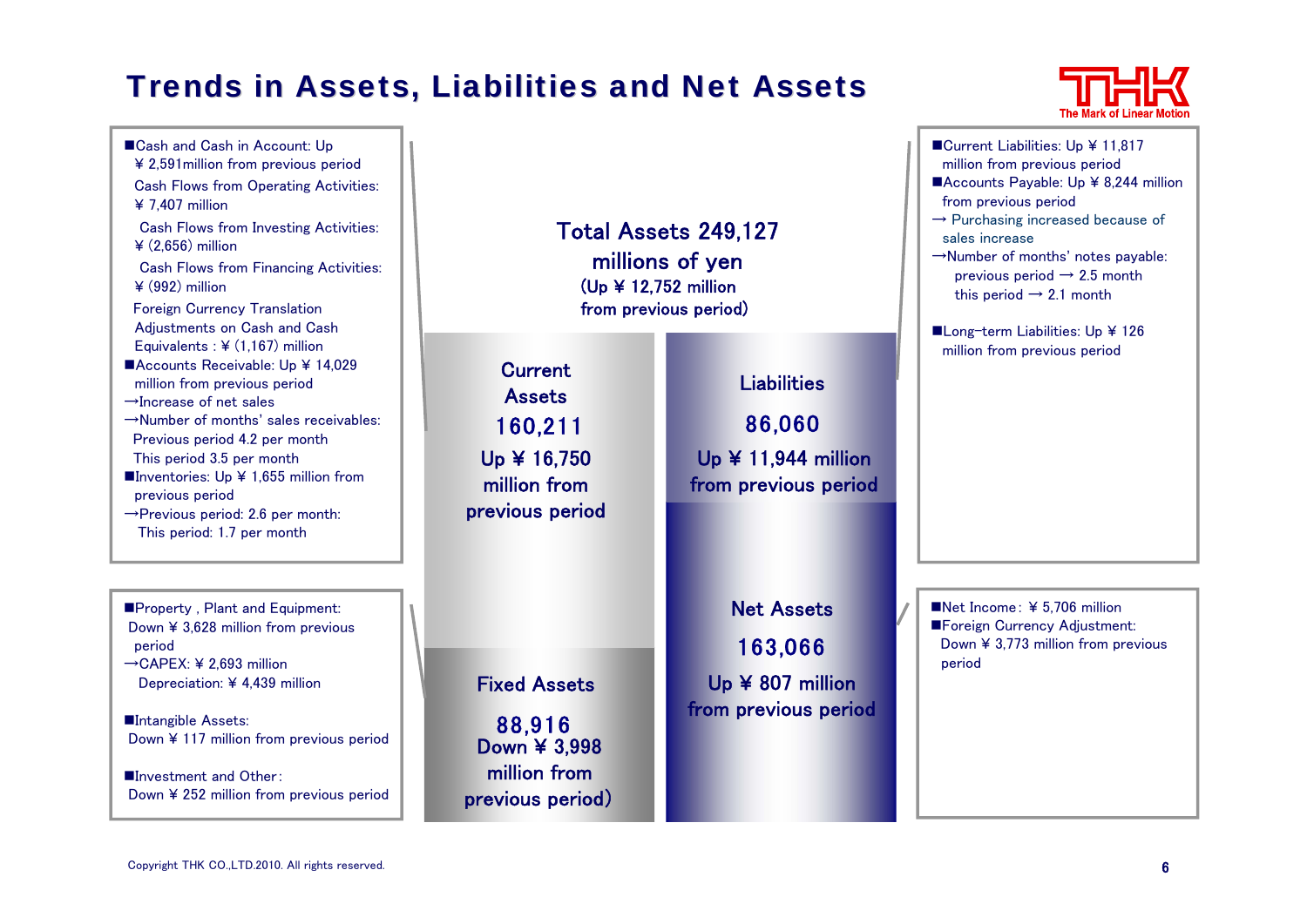![](_page_7_Picture_0.jpeg)

# 2. Management Strategy Forward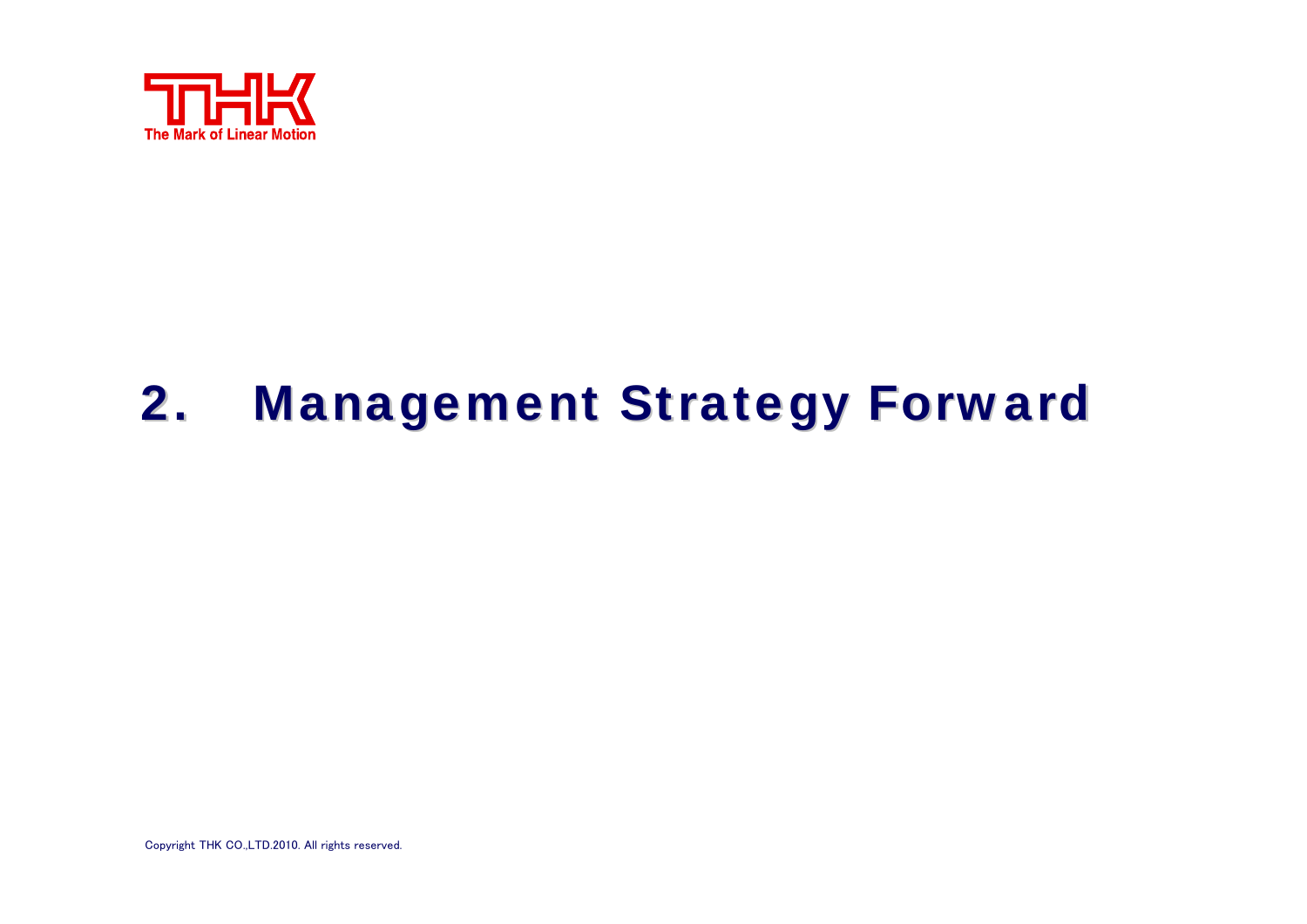### **Current Management Environment**

![](_page_8_Picture_1.jpeg)

#### Demand expands in a mid/long term. But a careful steer is necessary for the short term.

![](_page_8_Figure_3.jpeg)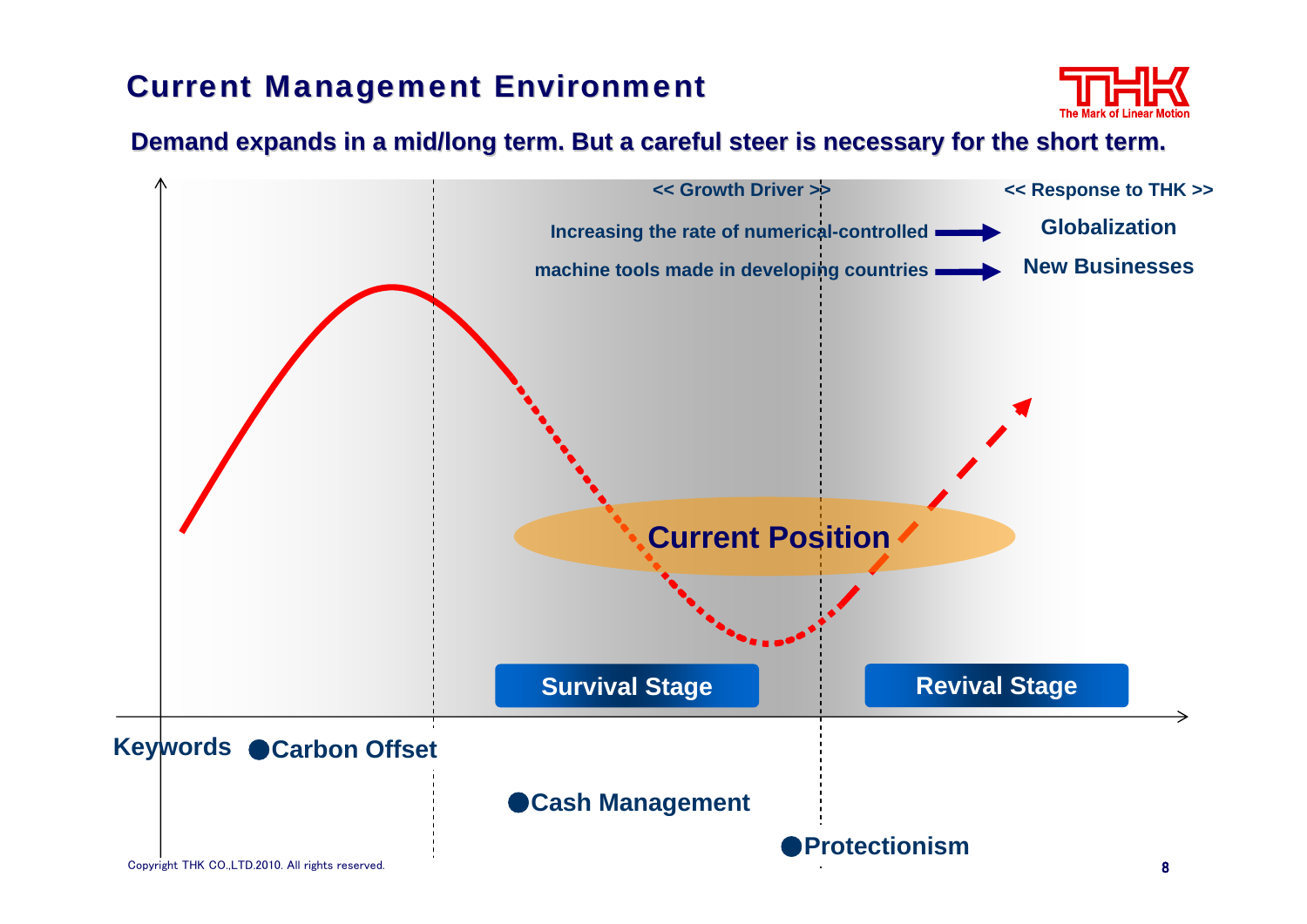**Management Target** 

![](_page_9_Picture_1.jpeg)

| <b>Overseas Market:</b>      | <b>Full-scale globalization</b>                         |
|------------------------------|---------------------------------------------------------|
| <b>Overseas Sales:</b>       | ¥150 billion                                            |
| <b>Overseas Sales Ratio:</b> | 50%<br>Korea<br><b>Firmia</b><br>China                  |
| Mexico<br><b>Brazil</b>      | 511V611<br>11111<br><b>Expansion of Business Areas.</b> |
|                              | <b>Consolidated Net Sales: ¥300 billion</b>             |
|                              | <b>Operating Margin: 20%</b>                            |
|                              | <b>ROA: 15%</b>                                         |
| <b>Domestic Market:</b>      | <b>Full-scale operation</b>                             |
|                              | in the consumer products area                           |
| <b>Domestic Sales:</b>       | ¥150 billion                                            |

## **New Businesses**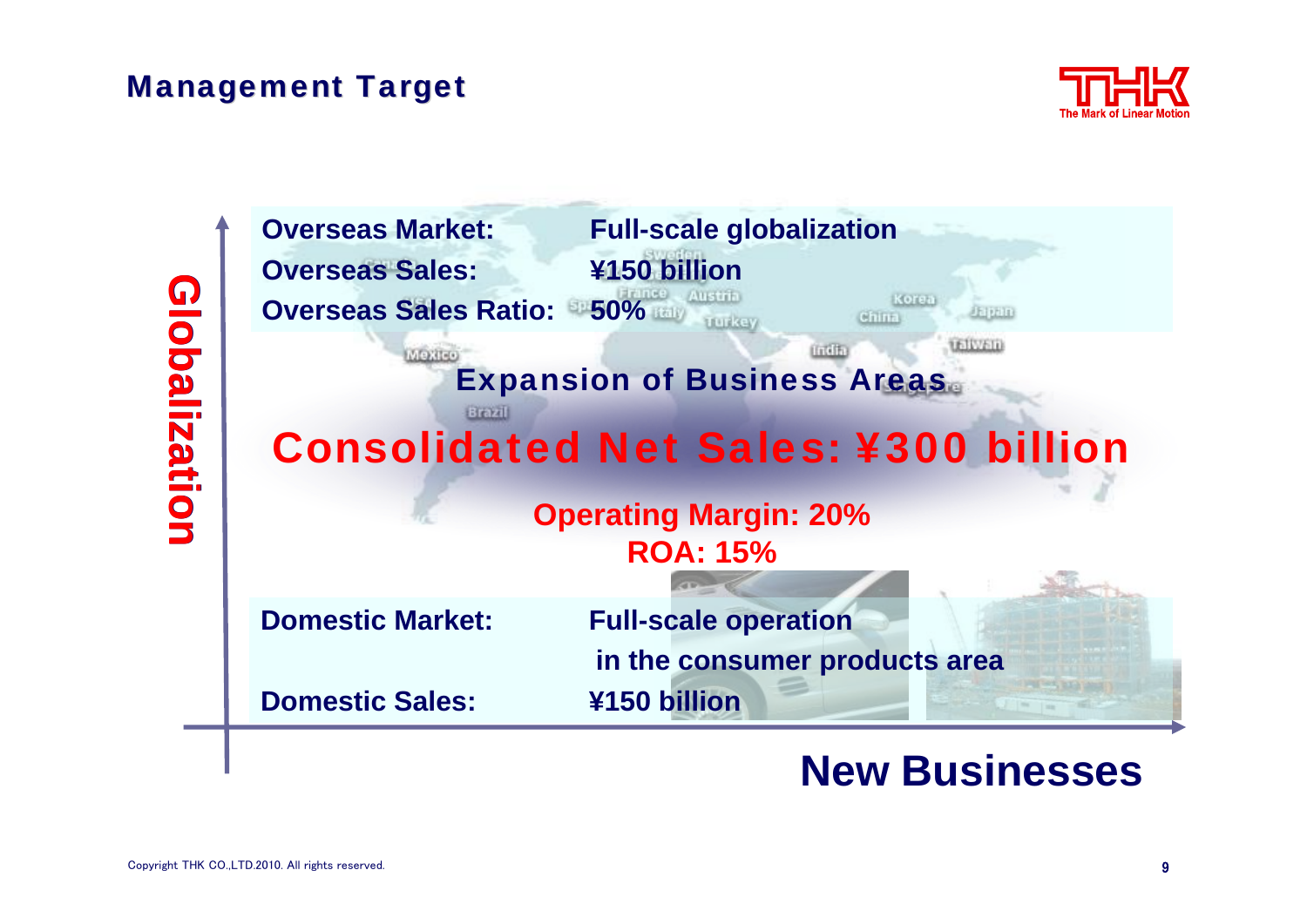![](_page_10_Figure_0.jpeg)

Copyright THK CO.,LTD.2010. All rights reserved.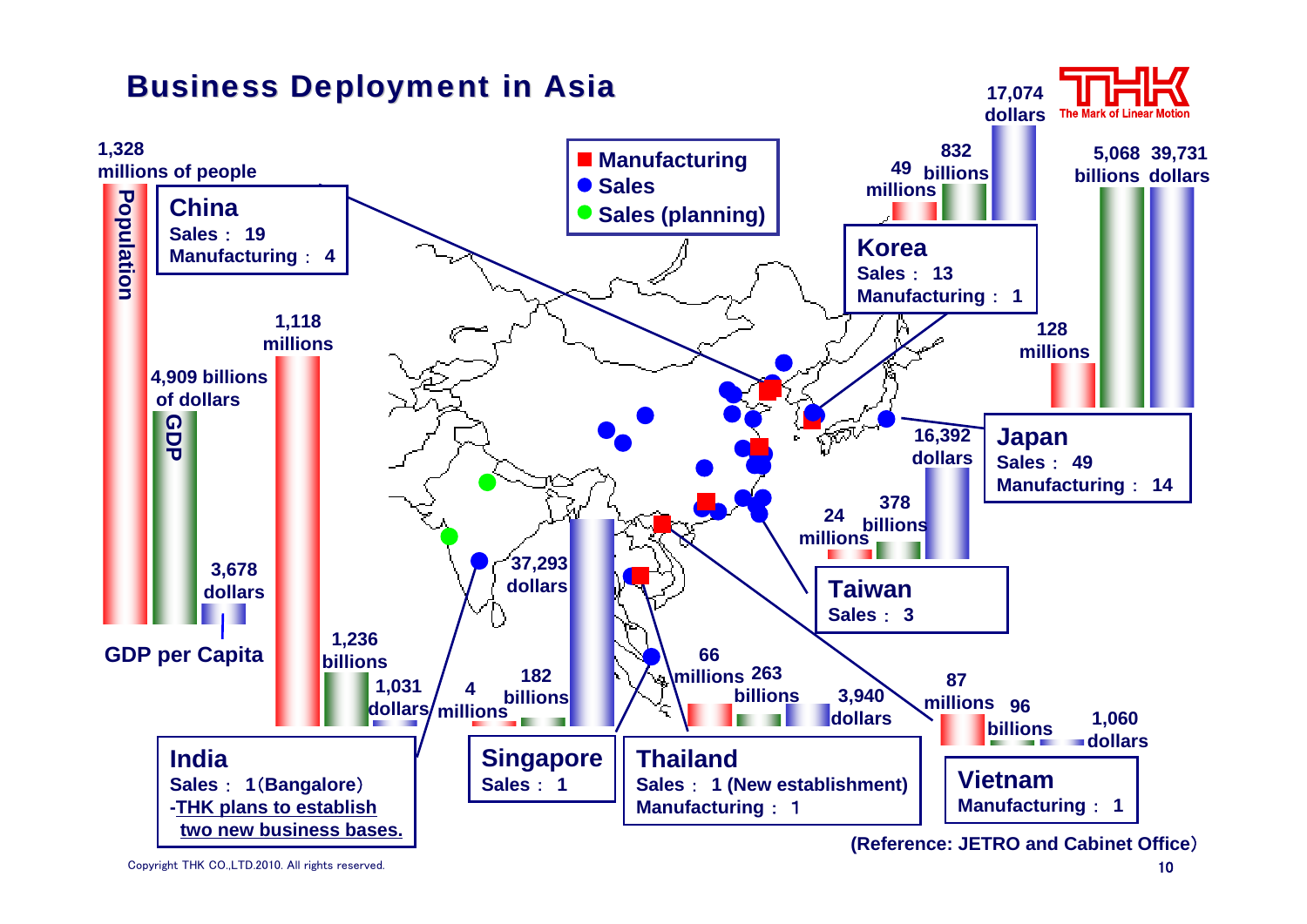### **Main Machine Tool Productions Countries**

![](_page_11_Picture_1.jpeg)

![](_page_11_Figure_2.jpeg)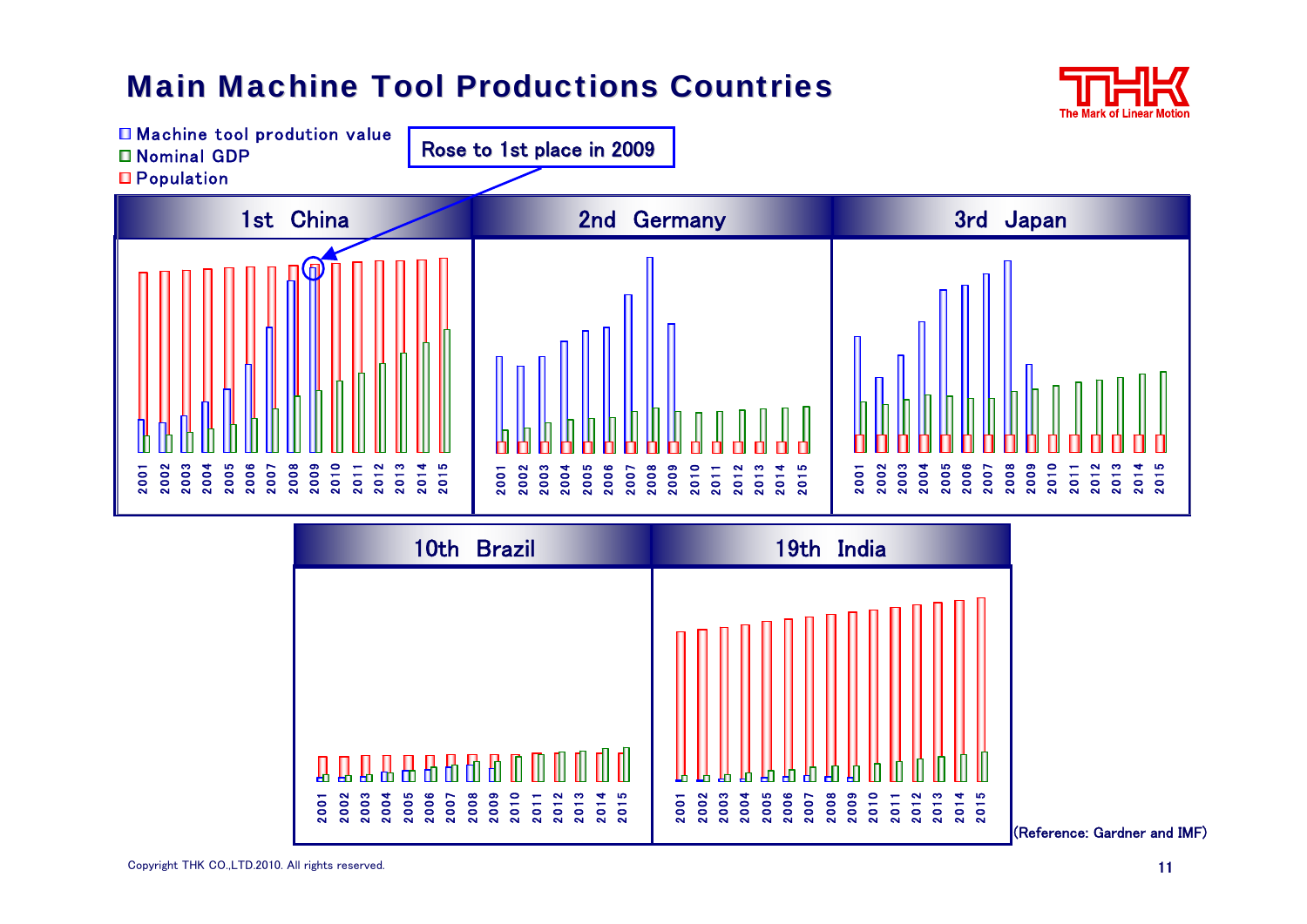### <span id="page-12-0"></span>Expansion of Sales, Manufacturing and Development **Network in China**

![](_page_12_Picture_1.jpeg)

![](_page_12_Figure_2.jpeg)

Copyright THK CO.,LTD.2010. All rights reserved.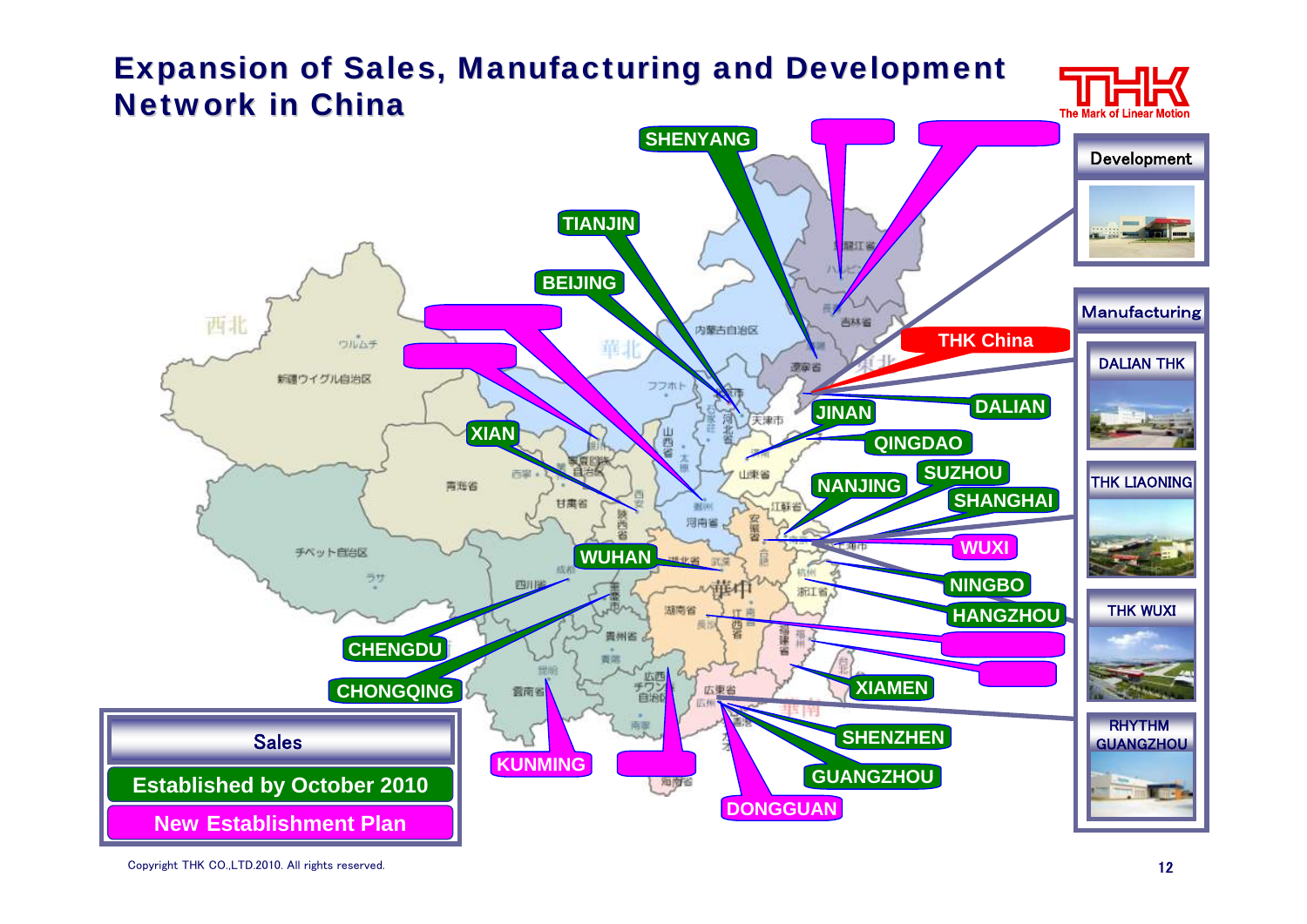#### Order of Our Chinese Business

![](_page_13_Picture_1.jpeg)

![](_page_13_Figure_2.jpeg)

※Order is based on the achievement of THK China (Sales Subsidiary)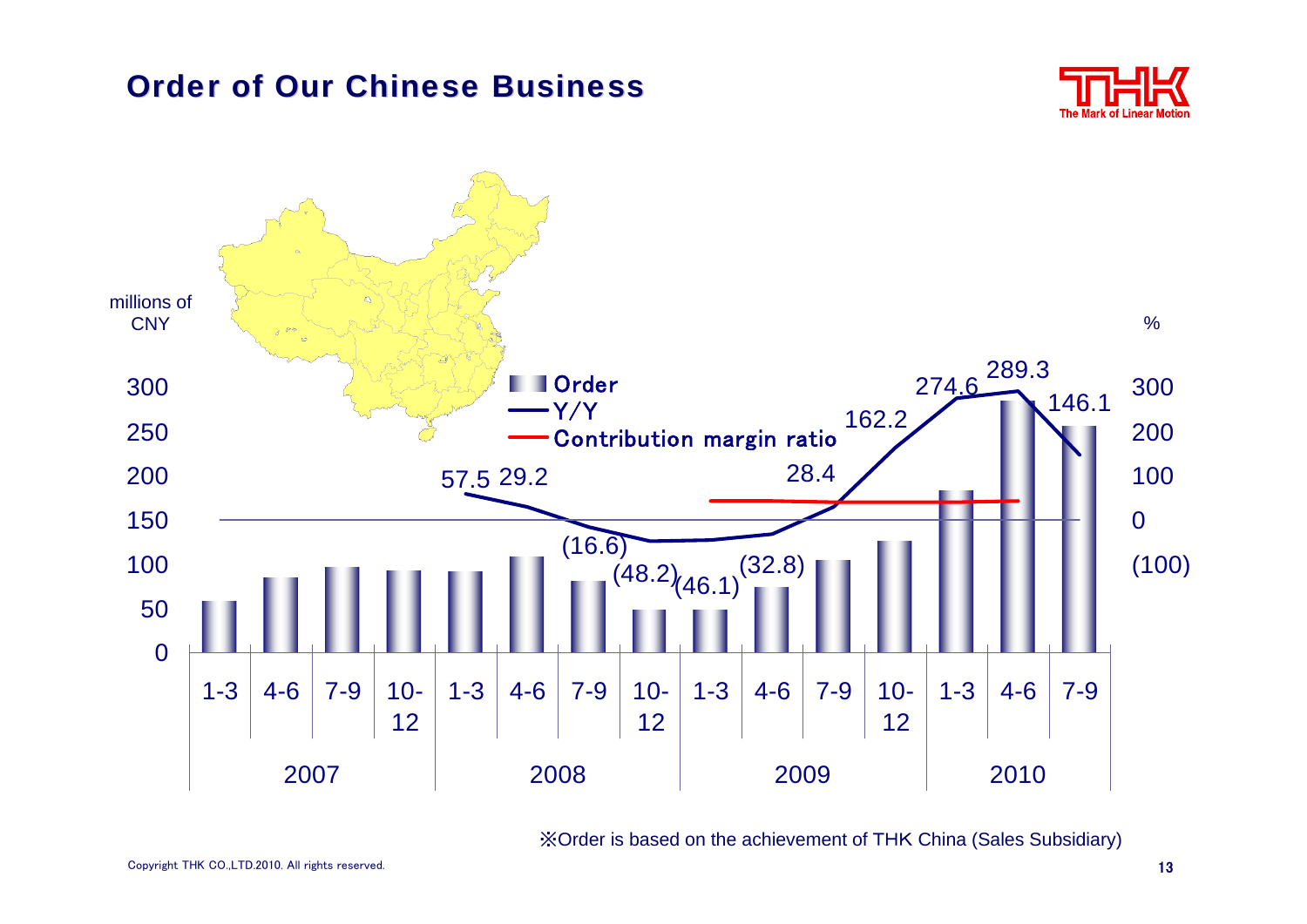### Enhancement of the Global Manufacturing Structure

![](_page_14_Picture_1.jpeg)

![](_page_14_Picture_2.jpeg)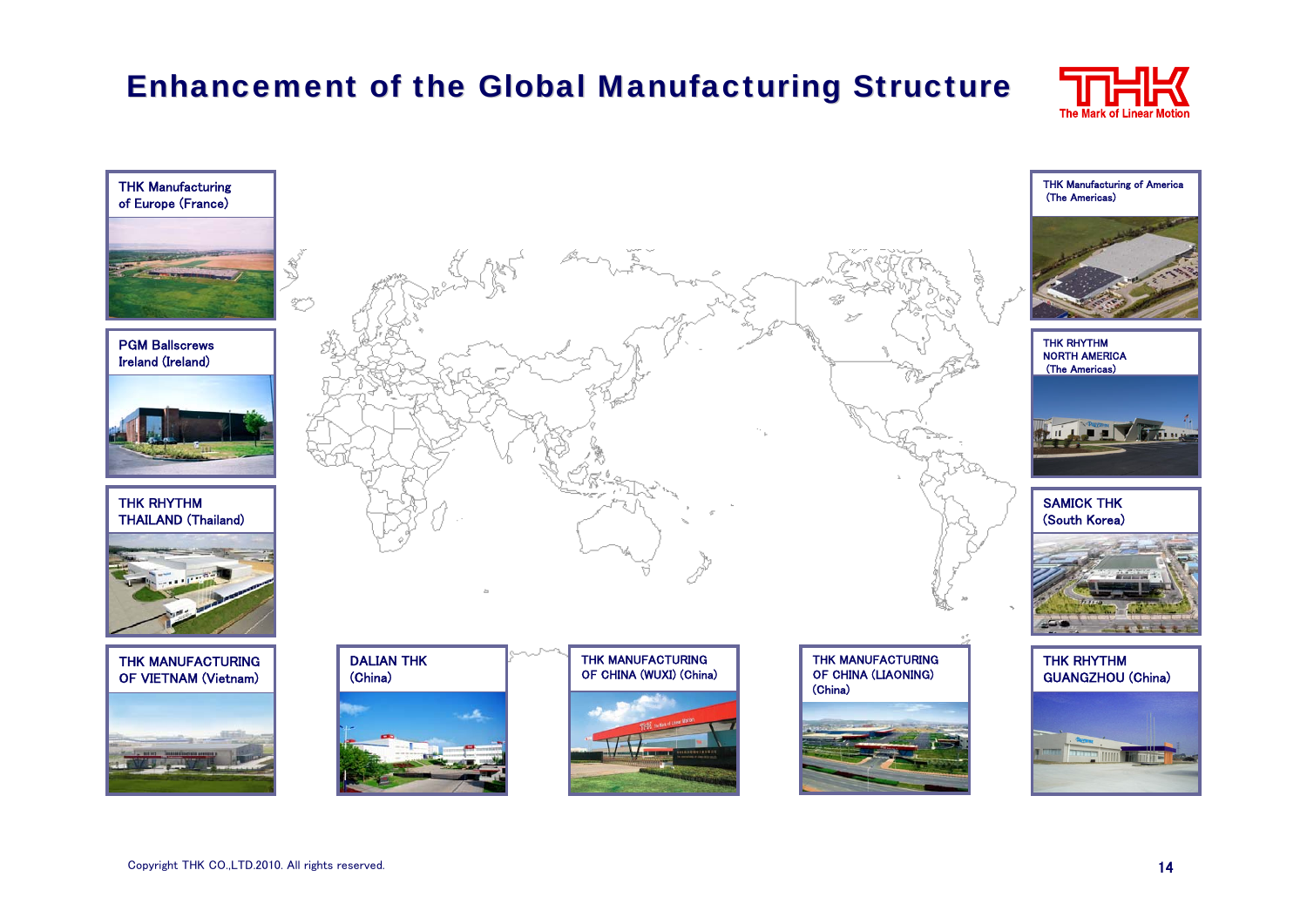### <span id="page-15-0"></span>**Development of New Business Areas**

![](_page_15_Picture_1.jpeg)

### **Expansion from Capital Goods into Consumer Goods**

![](_page_15_Figure_3.jpeg)

#### **Expand consumer goods considering environmental protection**

**FAI Division (Future Automobile Industries)**

・ Develops key automotive components that enhancing vehicle safety

![](_page_15_Picture_7.jpeg)

- ・Develops aseismatic devices for housing and house-related devices
- ・Support the home automation

#### **IMT Division** (Innovated Mechatronics Technology)

- ・Develops unit products customized by each customer's needs as well as electric actuator series which approach multipurpose customers' needs
- ・Develops humanoid robot in the long term

![](_page_15_Picture_13.jpeg)

![](_page_15_Picture_14.jpeg)

![](_page_15_Picture_15.jpeg)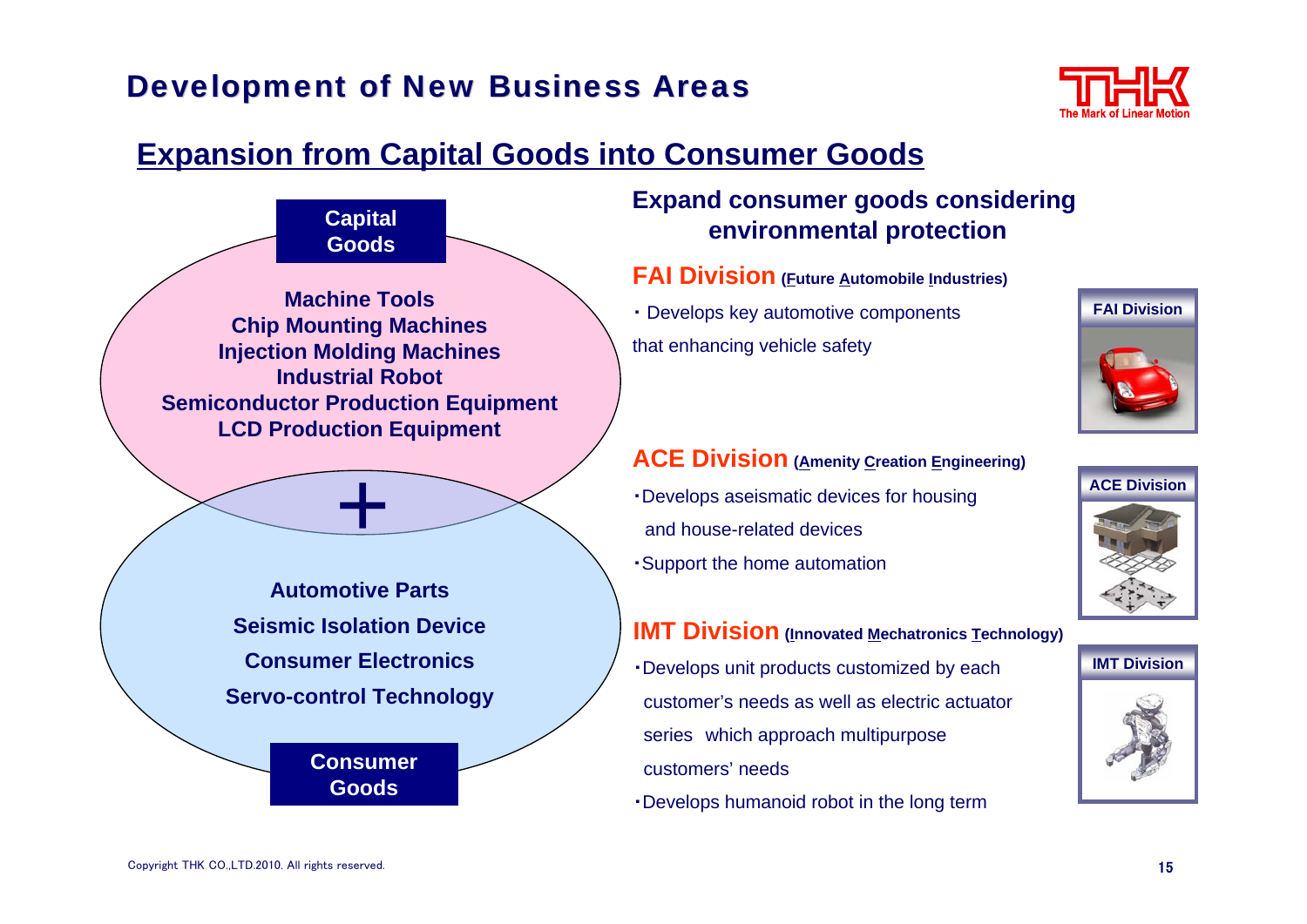#### **Development of FAI Division**

![](_page_16_Picture_1.jpeg)

![](_page_16_Figure_2.jpeg)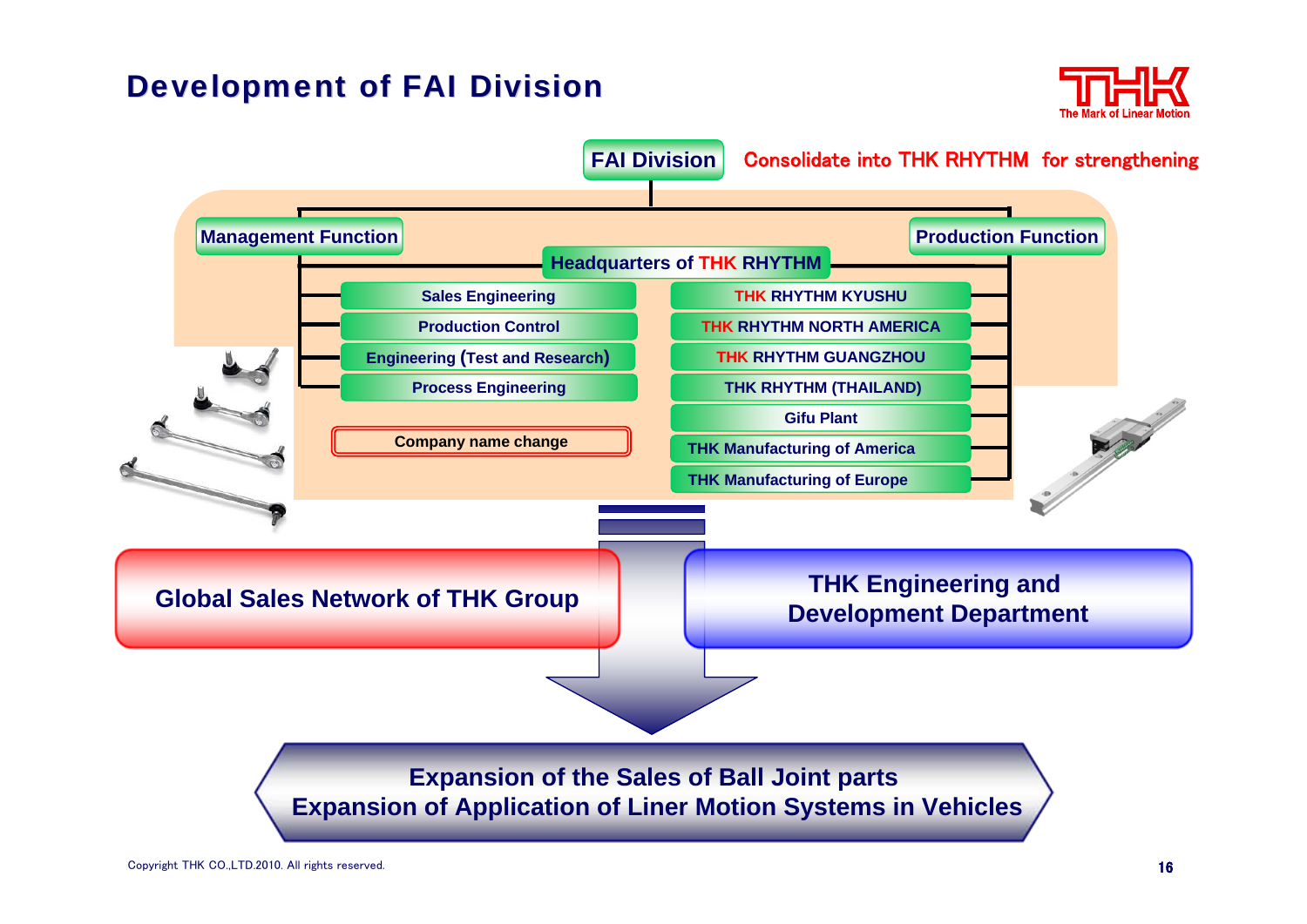![](_page_17_Picture_0.jpeg)

## 3. Fiscal Year Ending March 2011 **Financial Forecast**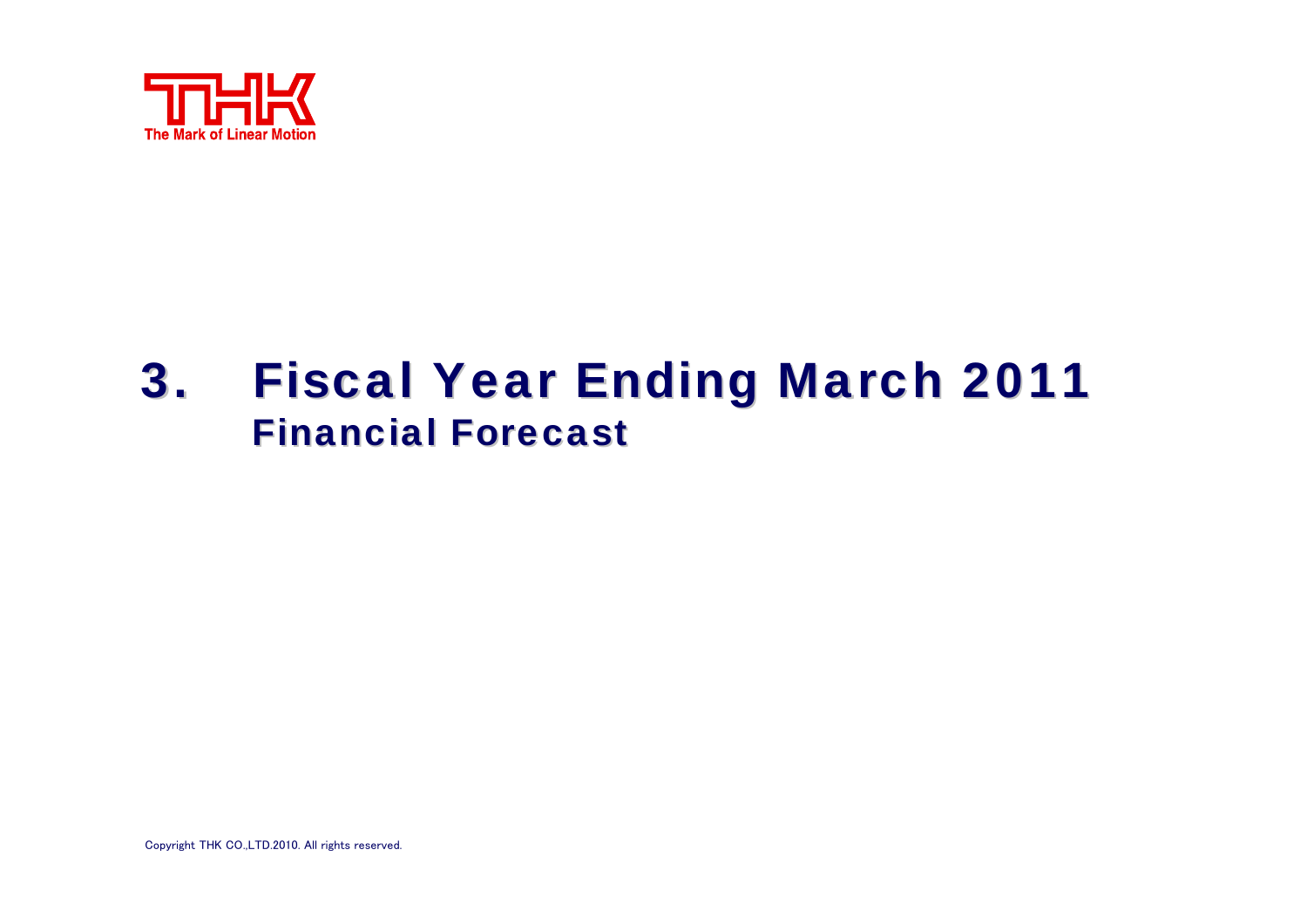### <span id="page-18-0"></span>**[Orders Received by Region](#page-18-0)**

The Ma

![](_page_18_Figure_2.jpeg)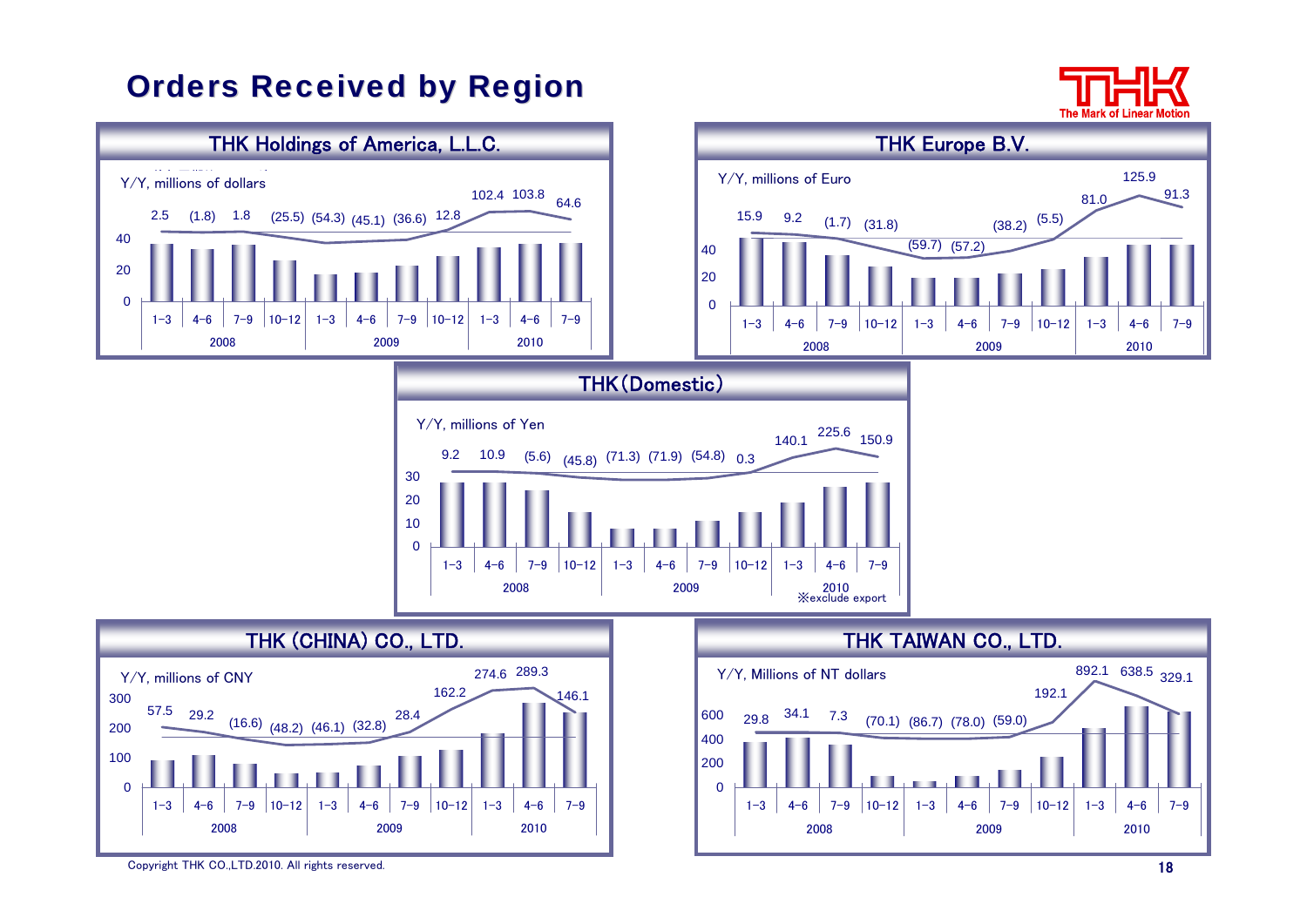![](_page_19_Picture_1.jpeg)

|                                   | 2011.3 FY                         |                            | 2011.3 1H | 2010.3 FY |
|-----------------------------------|-----------------------------------|----------------------------|-----------|-----------|
|                                   | <b>(Revised Nov.</b><br>Forecast) | (Revised Aug.<br>Forecast) | (Result)  | (Result)  |
| <b>Net Sales</b>                  | 190,000                           | 182,000                    | 92,120    | 115,330   |
| Y/Y                               | +64.7%                            | +57.8%                     | +94.3%    | $-35.7%$  |
| <b>Operating</b><br><b>Income</b> | 19,300                            | 17,600                     | 9,565     | $-9,508$  |
| Y/Y                               |                                   |                            |           |           |
| <b>Ordinary</b><br><b>Income</b>  | 18,300                            | 17,300                     | 8,755     | $-8,797$  |
| Y/Y                               |                                   |                            |           |           |
| <b>Net Income</b>                 | 11,700                            | 10,600                     | 5,706     | $-14,300$ |
| Y/Y                               |                                   |                            |           |           |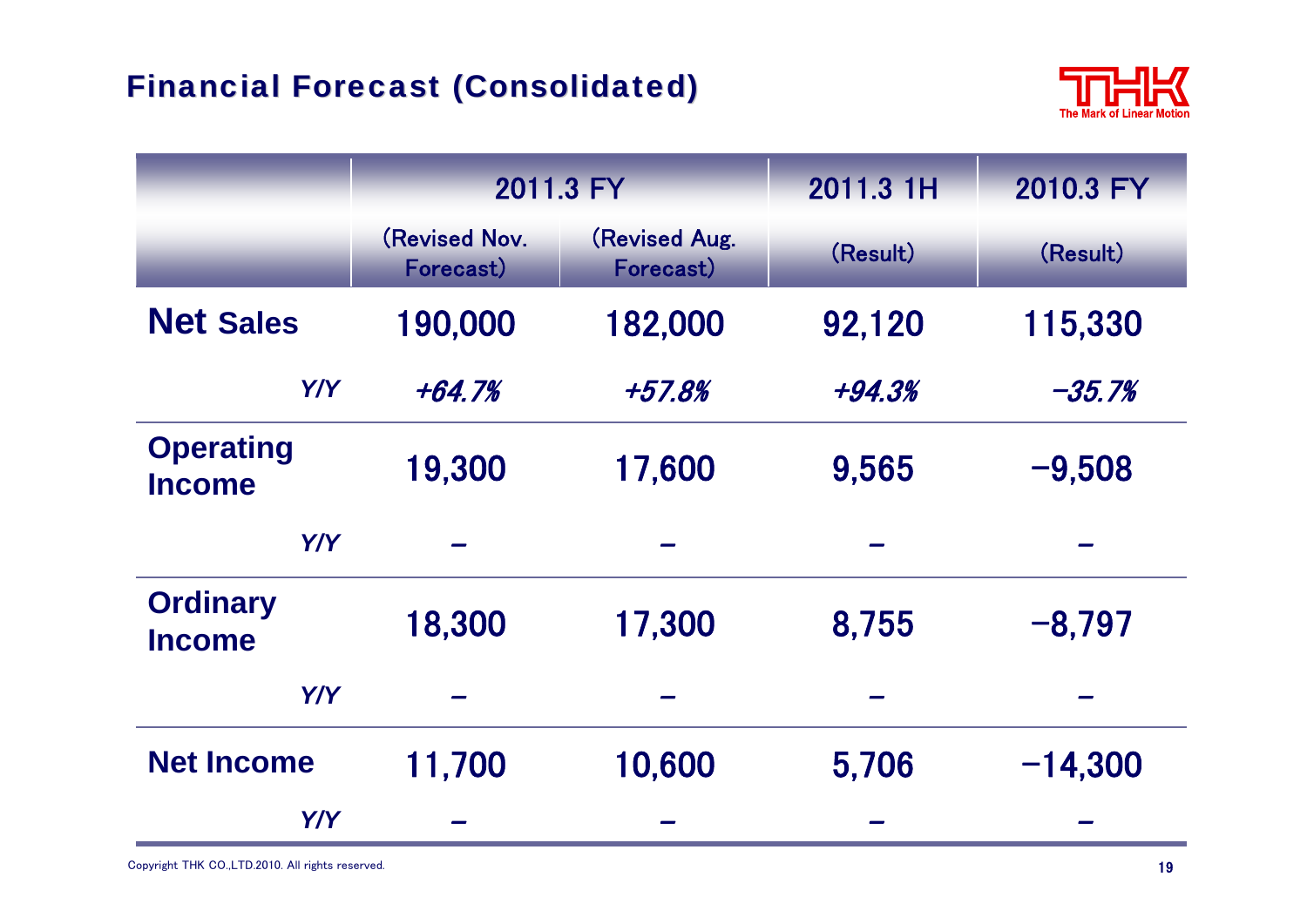<span id="page-20-0"></span>![](_page_20_Figure_0.jpeg)

Development of New Business Areas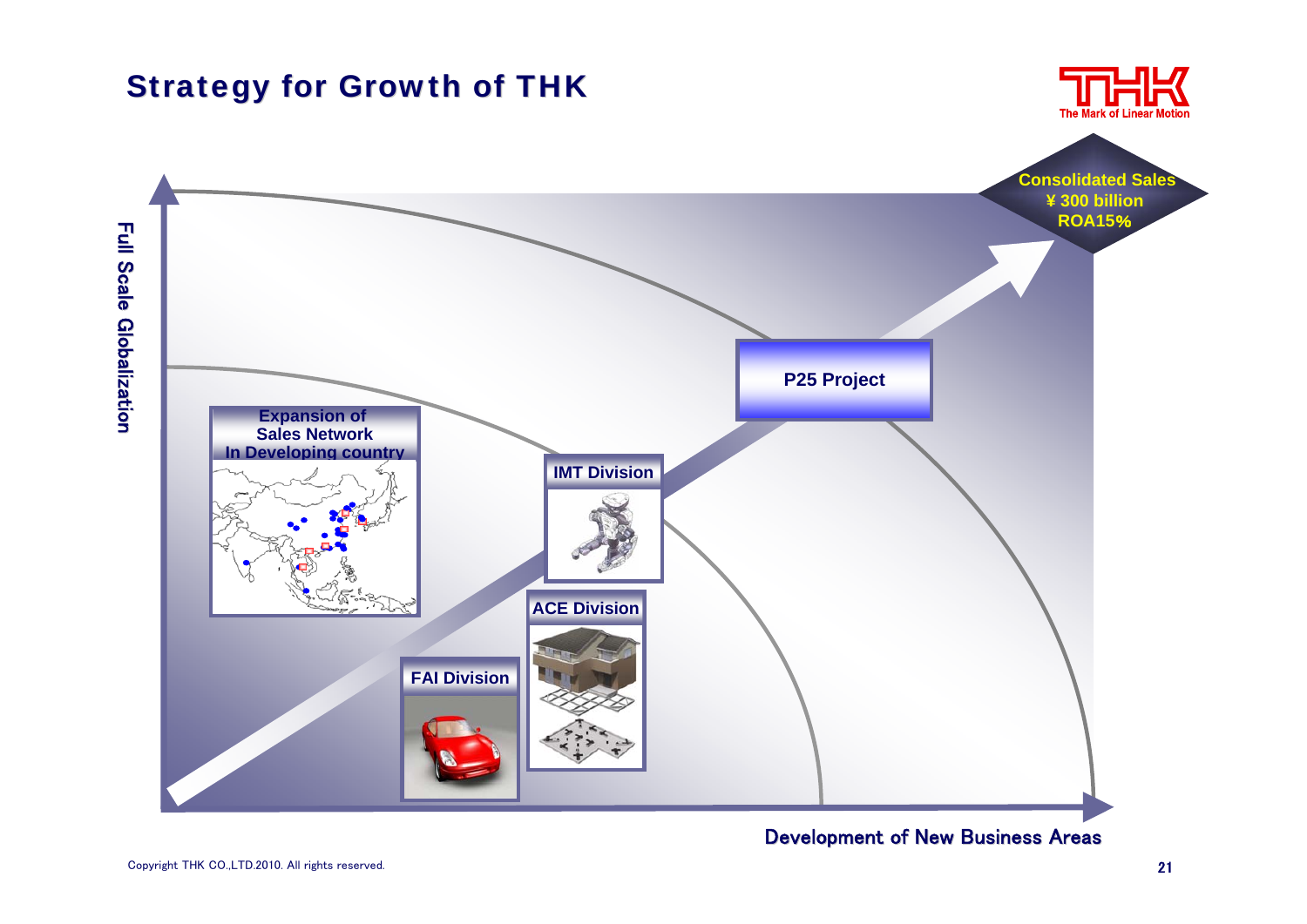#### Support Statement -Trends in orders, sales and backlog (domestic·unconsolidated) –

![](_page_21_Picture_1.jpeg)

![](_page_21_Figure_2.jpeg)